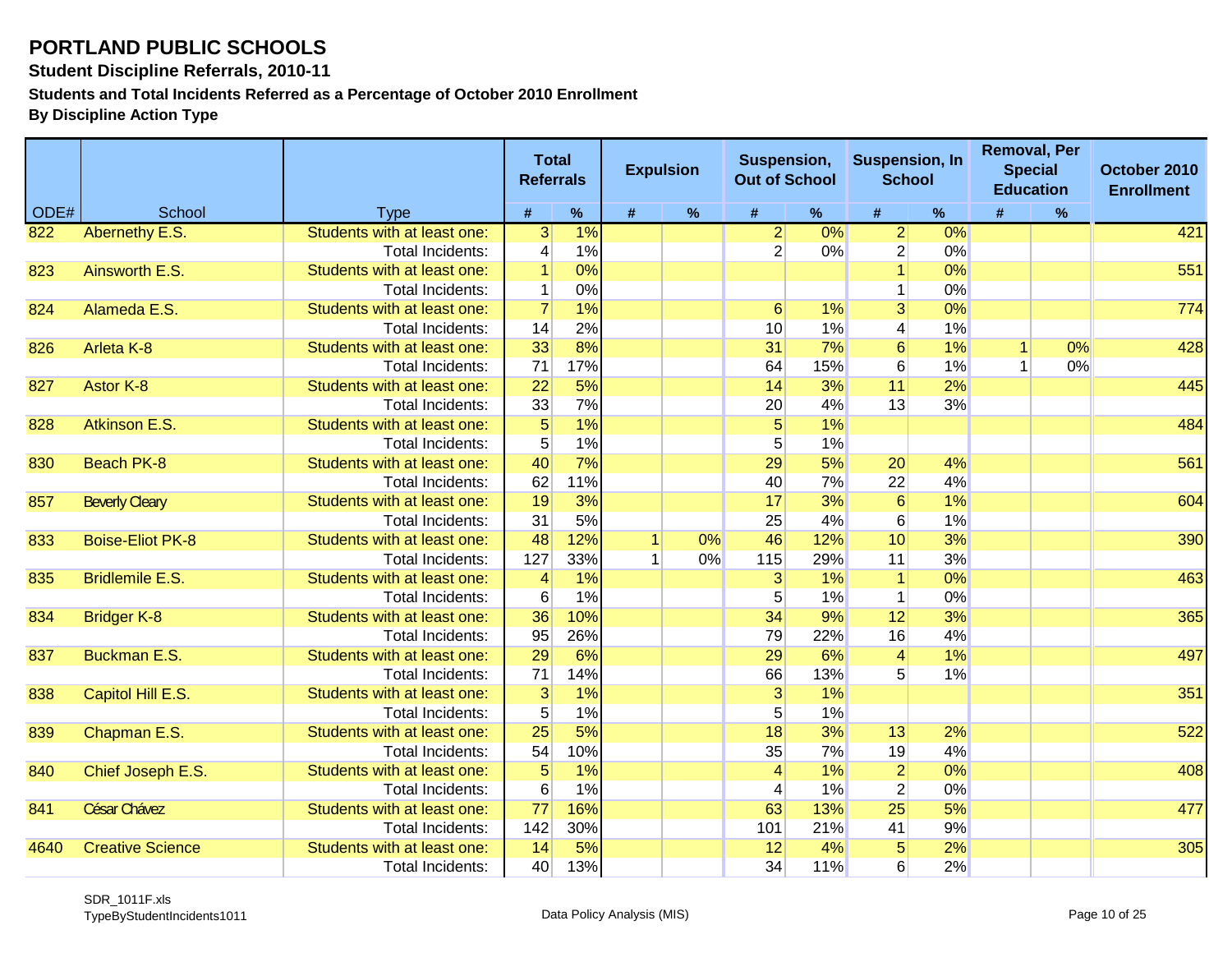**Student Discipline Referrals, 2010-11**

**Students and Total Incidents Referred as a Percentage of October 2010 Enrollment**

|      |                        |                             | <b>Total</b><br><b>Referrals</b> |      | <b>Expulsion</b> |      | Suspension,<br><b>Out of School</b> |      | <b>Suspension, In</b><br><b>School</b> |      |   | <b>Removal, Per</b><br><b>Special</b><br><b>Education</b> | October 2010<br><b>Enrollment</b> |
|------|------------------------|-----------------------------|----------------------------------|------|------------------|------|-------------------------------------|------|----------------------------------------|------|---|-----------------------------------------------------------|-----------------------------------|
| ODE# | School                 | <b>Type</b>                 | #                                | $\%$ | #                | $\%$ | #                                   | $\%$ | #                                      | $\%$ | # | $\%$                                                      |                                   |
| 843  | <b>Creston K-8</b>     | Students with at least one: | 5                                | 1%   |                  |      | 5 <sup>1</sup>                      | 1%   |                                        |      |   |                                                           | $345$                             |
|      |                        | <b>Total Incidents:</b>     | $\,6$                            | 2%   |                  |      | 6                                   | 2%   |                                        |      |   |                                                           |                                   |
| 844  | Duniway E.S.           | Students with at least one: | $\overline{\mathbf{4}}$          | 1%   |                  |      | 4                                   | 1%   | $\overline{1}$                         | 0%   |   |                                                           | 442                               |
|      |                        | <b>Total Incidents:</b>     | 5                                | 1%   |                  |      | 4                                   | 1%   | $\mathbf{1}$                           | 0%   |   |                                                           |                                   |
| 847  | <b>Faubion PK-8</b>    | Students with at least one: | 39                               | 10%  | 1                | 0%   | 36                                  | 9%   | $\overline{5}$                         | 1%   |   |                                                           | 401                               |
|      |                        | <b>Total Incidents:</b>     | 64                               | 16%  |                  | 0%   | 58                                  | 14%  | 5                                      | 1%   |   |                                                           |                                   |
| 2413 | Forest Park E.S.       | Students with at least one: | $\overline{4}$                   | 1%   |                  |      | $\vert$                             | 1%   |                                        |      |   |                                                           | 507                               |
|      |                        | <b>Total Incidents:</b>     | 4                                | 1%   |                  |      | 4                                   | 1%   |                                        |      |   |                                                           |                                   |
| 850  | Glencoe E.S.           | Students with at least one: | 11                               | 2%   |                  |      | $\overline{7}$                      | 1%   | $6 \overline{6}$                       | 1%   |   |                                                           | 480                               |
|      |                        | <b>Total Incidents:</b>     | 18                               | 4%   |                  |      | 11                                  | 2%   | $\overline{7}$                         | 1%   |   |                                                           |                                   |
| 854  | Grout E.S.             | Students with at least one: | 18                               | 5%   |                  |      | 17                                  | 5%   | $\overline{5}$                         | 1%   |   |                                                           | 361                               |
|      |                        | <b>Total Incidents:</b>     | 44                               | 12%  |                  |      | 38                                  | 11%  | $\,6$                                  | 2%   |   |                                                           |                                   |
| 842  | <b>Harrison Park</b>   | Students with at least one: | 73                               | 10%  |                  |      | 72                                  | 10%  | $\overline{2}$                         | 0%   |   |                                                           | 751                               |
|      |                        | <b>Total Incidents:</b>     | 144                              | 19%  |                  |      | 142                                 | 19%  | $\overline{2}$                         | 0%   |   |                                                           |                                   |
| 855  | Hayhurst E.S.          | Students with at least one: | 13                               | 3%   |                  |      | 13                                  | 3%   |                                        |      |   |                                                           | 396                               |
|      |                        | <b>Total Incidents:</b>     | 16                               | 4%   |                  |      | 16                                  | 4%   |                                        |      |   |                                                           |                                   |
| 860  | <b>Humboldt PK-8</b>   | Students with at least one: | 42                               | 18%  |                  |      | 42                                  | 18%  | $\overline{2}$                         | 1%   |   |                                                           | 230                               |
|      |                        | Total Incidents:            | 104                              | 45%  |                  |      | 102                                 | 44%  | $\overline{2}$                         | 1%   |   |                                                           |                                   |
| 861  | <b>Irvington K-8</b>   | Students with at least one: | 32                               | 6%   |                  |      | 30                                  | 6%   | $\overline{5}$                         | 1%   |   |                                                           | 529                               |
|      |                        | <b>Total Incidents:</b>     | 49                               | 9%   |                  |      | 43                                  | 8%   | 6                                      | 1%   |   |                                                           |                                   |
| 862  | James John E.S.        | Students with at least one: | 19                               | 5%   |                  |      | 18                                  | 5%   | $\overline{4}$                         | 1%   |   |                                                           | 394                               |
|      |                        | <b>Total Incidents:</b>     | 34                               | 9%   |                  |      | 29                                  | 7%   | $\overline{5}$                         | 1%   |   |                                                           |                                   |
| 864  | Kelly E.S.             | Students with at least one: | 21                               | 4%   |                  |      | 15                                  | 3%   | $\overline{7}$                         | 1%   |   |                                                           | 509                               |
|      |                        | <b>Total Incidents:</b>     | 26                               | 5%   |                  |      | 19                                  | 4%   | $\overline{7}$                         | 1%   |   |                                                           |                                   |
| 866  | King PK-8              | Students with at least one: | 20                               | 7%   | $\mathbf{1}$     | 0%   | 16                                  | 6%   | $\vert$                                | 1%   |   | 0%                                                        | 288                               |
|      |                        | <b>Total Incidents:</b>     | 23                               | 8%   |                  | 0%   | 17                                  | 6%   | $\overline{\mathbf{A}}$                | 1%   |   | 0%                                                        |                                   |
| 868  | <b>Laurelhurst K-7</b> | Students with at least one: | 12                               | 2%   |                  |      | 12                                  | 2%   |                                        |      |   |                                                           | 704                               |
|      |                        | Total Incidents:            | 13                               | 2%   |                  |      | 13                                  | 2%   |                                        |      |   |                                                           |                                   |
| 869  | Lee K-8                | Students with at least one: | 35                               | 8%   |                  |      | 25                                  | 5%   | 18                                     | 4%   |   |                                                           | 457                               |
|      |                        | <b>Total Incidents:</b>     | 75                               | 16%  |                  |      | 39                                  | 9%   | 36                                     | 8%   |   |                                                           |                                   |
| 870  | Lent K-8               | Students with at least one: | 74                               | 13%  | $\overline{2}$   | 0%   | 59                                  | 11%  | 33                                     | 6%   |   |                                                           | 561                               |
|      |                        | <b>Total Incidents:</b>     | 160                              | 29%  | $\overline{2}$   | 0%   | 116                                 | 21%  | 42                                     | 7%   |   |                                                           |                                   |
| 871  | Lewis E.S.             | Students with at least one: | 18                               | 5%   |                  |      | 13                                  | 3%   | $\overline{5}$                         | 1%   |   |                                                           | 396                               |
|      |                        | Total Incidents:            | 24                               | 6%   |                  |      | 19                                  | 5%   | 5                                      | 1%   |   |                                                           |                                   |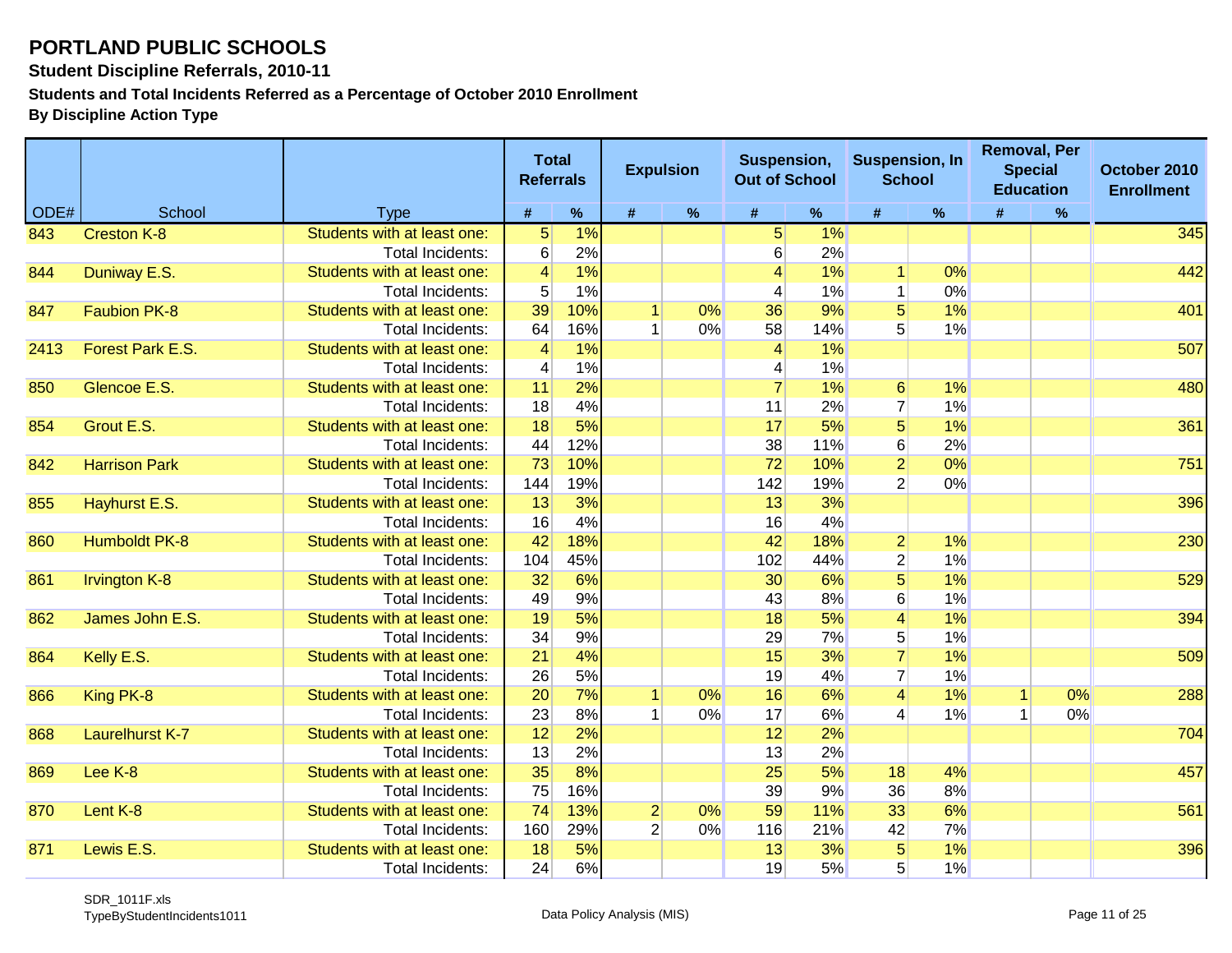**Student Discipline Referrals, 2010-11**

**Students and Total Incidents Referred as a Percentage of October 2010 Enrollment**

|      |                                |                             | <b>Total</b><br><b>Referrals</b> |     |   | <b>Expulsion</b> | Suspension,<br><b>Out of School</b> |      | <b>Suspension, In</b><br><b>School</b> |      | <b>Removal, Per</b><br><b>Special</b><br><b>Education</b> |      | October 2010<br><b>Enrollment</b> |
|------|--------------------------------|-----------------------------|----------------------------------|-----|---|------------------|-------------------------------------|------|----------------------------------------|------|-----------------------------------------------------------|------|-----------------------------------|
| ODE# | School                         | <b>Type</b>                 | #                                | %   | # | $\%$             | #                                   | $\%$ | #                                      | $\%$ | #                                                         | $\%$ |                                   |
| 872  | Llewellyn E.S.                 | Students with at least one: | $\overline{7}$                   | 1%  |   |                  | $\overline{7}$                      | 1%   | $\overline{2}$                         | 0%   |                                                           |      | 485                               |
|      |                                | Total Incidents:            | 12                               | 2%  |   |                  | 10                                  | 2%   | $\mathbf{2}$                           | 0%   |                                                           |      |                                   |
| 873  | Maplewood E.S.                 | Students with at least one: | $5\overline{)}$                  | 1%  |   |                  | $\vert$                             | 1%   | $\overline{2}$                         | 1%   |                                                           |      | 350                               |
|      |                                | Total Incidents:            | 10                               | 3%  |   |                  | 8                                   | 2%   | $\overline{2}$                         | 1%   |                                                           |      |                                   |
| 1278 | Markham E.S.                   | Students with at least one: | 24                               | 6%  |   |                  | 14                                  | 4%   | 13                                     | 3%   |                                                           |      | 376                               |
|      |                                | Total Incidents:            | 37                               | 10% |   |                  | 19                                  | 5%   | 18                                     | 5%   |                                                           |      |                                   |
| 875  | <b>Marysville K-8</b>          | Students with at least one: | 39                               | 10% |   |                  | 35                                  | 9%   | 13                                     | 3%   |                                                           |      | 404                               |
|      |                                | Total Incidents:            | 74                               | 18% |   |                  | 59                                  | 15%  | 15                                     | 4%   |                                                           |      |                                   |
| 878  | <b>Ockley Green</b>            | Students with at least one: | 70                               | 23% |   |                  | 69                                  | 22%  | $\overline{2}$                         | 1%   | $\overline{3}$                                            | 1%   | 310                               |
|      |                                | Total Incidents:            | 139                              | 45% |   |                  | 134                                 | 43%  | $\overline{2}$                         | 1%   | 3                                                         | 1%   |                                   |
| 879  | Peninsula K-8                  | Students with at least one: | 23                               | 6%  |   |                  | 23                                  | 6%   | $\overline{3}$                         | 1%   |                                                           |      | 361                               |
|      |                                | Total Incidents:            | 29                               | 8%  |   |                  | 26                                  | 7%   | 3 <sup>2</sup>                         | 1%   |                                                           |      |                                   |
| 883  | Richmond E.S.                  | Students with at least one: | $\overline{9}$                   | 1%  |   |                  | 6                                   | 1%   | $\overline{3}$                         | 0%   |                                                           |      | 612                               |
|      |                                | Total Incidents:            | 11                               | 2%  |   |                  | 8                                   | 1%   | $\overline{3}$                         | 0%   |                                                           |      |                                   |
| 1299 | Rieke E.S.                     | Students with at least one: | $\overline{1}$                   | 0%  |   |                  |                                     | 0%   |                                        |      |                                                           |      | 356                               |
|      |                                | Total Incidents:            |                                  | 0%  |   |                  | 1                                   | 0%   |                                        |      |                                                           |      |                                   |
| 884  | <b>Rigler K-7</b>              | Students with at least one: | 50                               | 9%  |   |                  | 46                                  | 8%   | 16                                     | 3%   |                                                           |      | 588                               |
|      |                                | Total Incidents:            | 93                               | 16% |   |                  | 74                                  | 13%  | 19                                     | 3%   |                                                           |      |                                   |
| 829  | Rosa Parks K-5                 | Students with at least one: | 10                               | 2%  |   |                  | 10                                  | 2%   |                                        |      |                                                           |      | 434                               |
|      |                                | <b>Total Incidents:</b>     | 12                               | 3%  |   |                  | 12                                  | 3%   |                                        |      |                                                           |      |                                   |
| 885  | <b>Rose City Park</b>          | Students with at least one: | 28                               | 5%  |   |                  | 28                                  | 5%   | $\overline{3}$                         | 1%   |                                                           |      | 551                               |
|      |                                | Total Incidents:            | 52                               | 9%  |   |                  | 48                                  | 9%   | 4                                      | 1%   |                                                           |      |                                   |
| 886  | Sabin PK-8                     | Students with at least one: | 29                               | 8%  |   |                  | 20                                  | 6%   | 14                                     | 4%   |                                                           |      | 362                               |
|      |                                | Total Incidents:            | 54                               | 15% |   |                  | 32                                  | 9%   | 22                                     | 6%   |                                                           |      |                                   |
| 887  | <b>Scott</b>                   | Students with at least one: | 55                               | 10% |   | 0%               | 33                                  | 6%   | 28                                     | 5%   |                                                           |      | 533                               |
|      |                                | Total Incidents:            | 74                               | 14% |   | 0%               | 42                                  | 8%   | 31                                     | 6%   |                                                           |      |                                   |
| 889  | Sitton E.S.                    | Students with at least one: | 28                               | 9%  |   |                  | 13                                  | 4%   | 22                                     | 7%   |                                                           |      | 307                               |
|      |                                | <b>Total Incidents:</b>     | 66                               | 21% |   |                  | 32                                  | 10%  | 34                                     | 11%  |                                                           |      |                                   |
| 890  | <b>Skyline K-8</b>             | Students with at least one: |                                  | 0%  |   |                  | $\overline{1}$                      | 0%   |                                        |      |                                                           |      | 281                               |
|      |                                | Total Incidents:            | $\overline{2}$                   | 1%  |   |                  | $\overline{2}$                      | 1%   |                                        |      |                                                           |      |                                   |
| 892  | Stephenson E.S.                | Students with at least one: | 10                               | 3%  |   |                  |                                     | 2%   | $\overline{7}$                         | 2%   |                                                           |      | 324                               |
|      |                                | Total Incidents:            | 25                               | 8%  |   |                  | 14                                  | 4%   | 11                                     | 3%   |                                                           |      |                                   |
| 893  | <b>Sunnyside Environmental</b> | Students with at least one: | 13                               | 2%  |   |                  | 10                                  | 2%   | $\overline{5}$                         | 1%   |                                                           |      | 580                               |
|      |                                | Total Incidents:            | 19                               | 3%  |   |                  | 14                                  | 2%   | 5 <sup>1</sup>                         | 1%   |                                                           |      |                                   |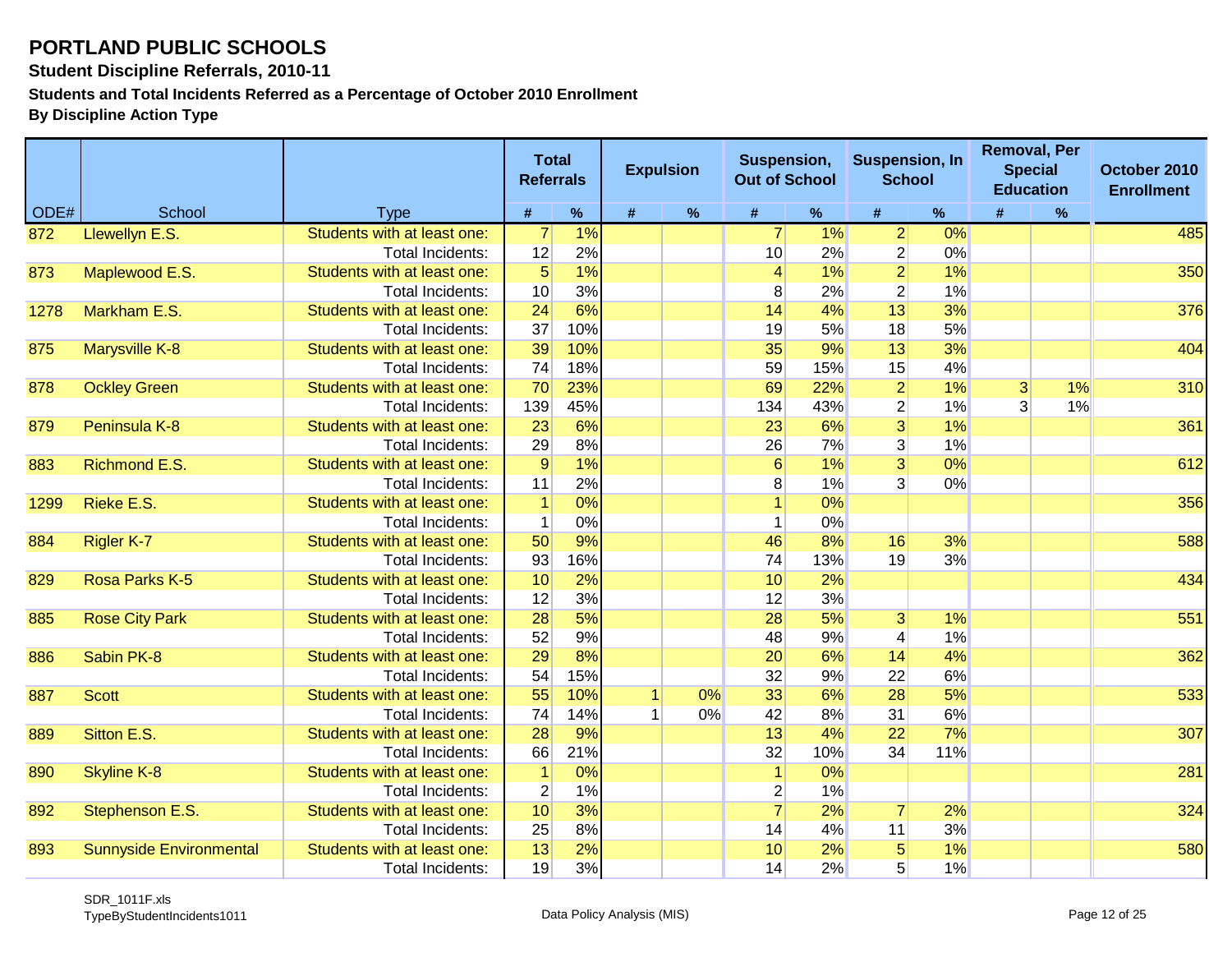**Student Discipline Referrals, 2010-11**

**Students and Total Incidents Referred as a Percentage of October 2010 Enrollment**

|      |                           |                             | Total<br><b>Referrals</b> |        | <b>Expulsion</b> |               | Suspension,<br><b>Out of School</b> |     | Suspension, In<br><b>School</b> |       | <b>Removal, Per</b><br><b>Special</b><br><b>Education</b> |      | October 2010<br><b>Enrollment</b> |
|------|---------------------------|-----------------------------|---------------------------|--------|------------------|---------------|-------------------------------------|-----|---------------------------------|-------|-----------------------------------------------------------|------|-----------------------------------|
| ODE# | School                    | <b>Type</b>                 | #                         | %      | #                | $\frac{9}{6}$ | #                                   | %   | #                               | %     | #                                                         | $\%$ |                                   |
| 895  | Vernon PK-8               | Students with at least one: | 22                        | 6%     |                  |               | 15                                  | 4%  | 14                              | 4%    |                                                           |      | 376                               |
|      |                           | Total Incidents:            | 32                        | 9%     |                  |               | 16                                  | 4%  | 16                              | 4%    |                                                           |      |                                   |
| 896  | <b>Vestal K-8</b>         | Students with at least one: | 41                        | 9%     |                  |               | 39                                  | 9%  | 6                               | 1%    |                                                           |      | 451                               |
|      |                           | Total Incidents:            | 51                        | $11\%$ |                  |               | 44                                  | 10% |                                 | 2%    |                                                           |      |                                   |
| 900  | Whitman E.S.              | Students with at least one: | 41                        | 12%    |                  |               | 35                                  | 10% | 15                              | 4%    |                                                           |      | 347                               |
|      |                           | Total Incidents:            | 80                        | 23%    |                  |               | 57                                  | 16% | 23                              | 7%    |                                                           |      |                                   |
| 1364 | Winterhaven K-8           | Students with at least one: | $\vert 4 \vert$           | 1%     |                  |               |                                     | 1%  | 3 <sup>1</sup>                  | 1%    |                                                           |      | 352                               |
|      |                           | Total Incidents:            | 8 <sup>°</sup>            | 2%     |                  |               |                                     | 1%  |                                 | $1\%$ |                                                           |      |                                   |
| 902  | <b>Woodlawn PK-8</b>      | Students with at least one: | 62                        | 13%    |                  |               | 60                                  | 13% | 9                               | 2%    |                                                           |      | 478                               |
|      |                           | Total Incidents:            | 137                       | 29%    |                  |               | 123                                 | 26% | 14                              | 3%    |                                                           |      |                                   |
| 903  | Woodmere E.S.             | Students with at least one: | 22                        | 6%     |                  |               | 20                                  | 5%  |                                 | 2%    |                                                           |      | 393                               |
|      |                           | Total Incidents:            | 40                        | 10%    |                  |               | 32                                  | 8%  | 8                               | 2%    |                                                           |      |                                   |
| 904  | <b>Woodstock E.S.</b>     | Students with at least one: | 14                        | 3%     |                  |               | 6                                   | 1%  | 10                              | 2%    |                                                           |      | 466                               |
|      |                           | Total Incidents:            | 21                        | 5%     |                  |               | 10 <sup>1</sup>                     | 2%  | 11                              | 2%    |                                                           |      |                                   |
|      | <b>Elementary Schools</b> | Students with at least one: | 1,393                     | 5%     | 6 <sup>1</sup>   | 0%            | 1,184                               | 5%  | 414                             | 2%    | 5 <sup>1</sup>                                            | 0%   | 25,874                            |
|      |                           | Total Incidents:            | 2,655                     | 10%    | $6 \mid$         | 0%            | 2,107                               | 8%  | 537                             | 2%    |                                                           | 0%   |                                   |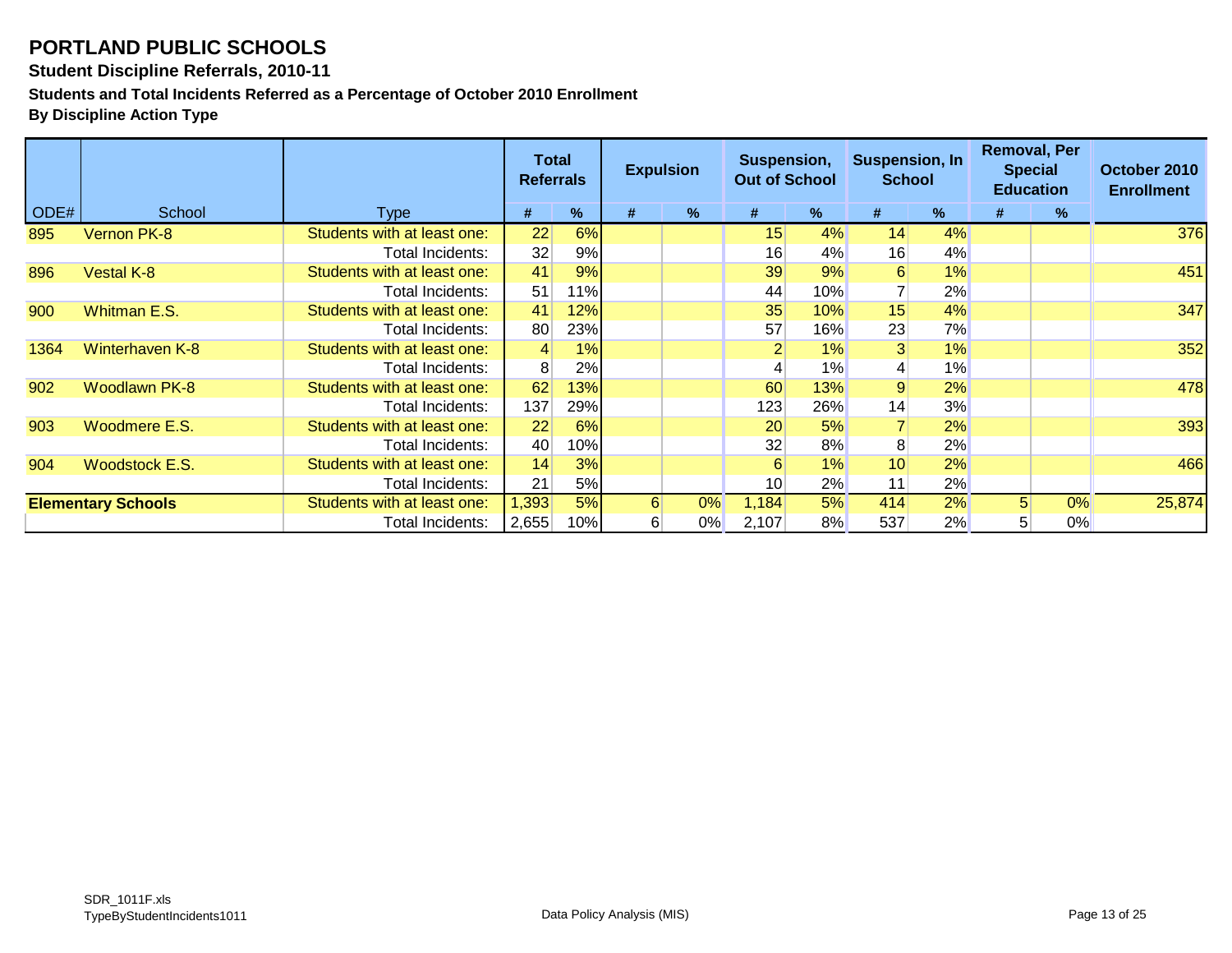**Student Discipline Referrals, 2010-11**

**Students and Total Incidents Referred as a Percentage of October 2010 Enrollment**

|      |                       |                             | <b>Total</b><br><b>Referrals</b> |     |                | <b>Expulsion</b> | Suspension,<br><b>Out of School</b> |     |                 | <b>Removal, Per</b><br><b>Suspension, In</b><br><b>Special</b><br><b>School</b><br><b>Education</b> |   |    | October 2010<br><b>Enrollment</b> |  |
|------|-----------------------|-----------------------------|----------------------------------|-----|----------------|------------------|-------------------------------------|-----|-----------------|-----------------------------------------------------------------------------------------------------|---|----|-----------------------------------|--|
| ODE# | School                | Type                        | #                                | %   | #              | %                | #                                   | %   | #               | %                                                                                                   | # | %  |                                   |  |
| 831  | <b>Beaumont M.S.</b>  | Students with at least one: | 38                               | 8%  |                |                  | 15                                  | 3%  | 30 <sup>°</sup> | 7%                                                                                                  |   |    | 455                               |  |
|      |                       | Total Incidents:            | 60                               | 13% |                |                  | 21                                  | 5%  | 39              | 9%                                                                                                  |   |    |                                   |  |
| 1363 | DaVinci Arts M.S.     | Students with at least one: | 14                               | 3%  |                |                  | 14                                  | 3%  |                 |                                                                                                     |   |    | 464                               |  |
|      |                       | Total Incidents:            | 18                               | 4%  |                |                  | 18                                  | 4%  |                 |                                                                                                     |   |    |                                   |  |
| 849  | George M.S.           | Students with at least one: | 106                              | 29% |                | 0%               | 99                                  | 27% | 21              | 6%                                                                                                  |   |    | 364                               |  |
|      |                       | Total Incidents:            | 217                              | 60% |                | $0\%$            | 195                                 | 54% | 21              | 6%                                                                                                  |   |    |                                   |  |
| 852  | Robert Gray M.S.      | Students with at least one: | 29                               | 7%  | 2              | 0%               | 28                                  | 7%  |                 |                                                                                                     |   | 0% | 428                               |  |
|      |                       | Total Incidents:            | 50                               | 12% | $\overline{2}$ | 0%               | 47                                  | 11% |                 |                                                                                                     |   | 0% |                                   |  |
| 858  | Hosford M.S.          | Students with at least one: | 63                               | 12% |                | 0%               | 38                                  | 7%  | 49              | 9%                                                                                                  |   |    | 547                               |  |
|      |                       | Total Incidents:            | 166                              | 30% |                | $0\%$            | 96                                  | 18% | 69              | 13%                                                                                                 |   |    |                                   |  |
| 1277 | Jackson M.S.          | Students with at least one: | 35                               | 6%  |                |                  | 15                                  | 3%  | 26              | 4%                                                                                                  |   |    | 584                               |  |
|      |                       | Total Incidents:            | 60                               | 10% |                |                  | 25                                  | 4%  | 35              | 6%                                                                                                  |   |    |                                   |  |
| 1243 | Lane M.S.             | Students with at least one: | $\overline{71}$                  | 18% |                | $0\%$            | 70                                  | 18% | $\overline{2}$  | 1%                                                                                                  |   |    | 398                               |  |
|      |                       | Total Incidents:            | 106                              | 27% |                | $0\%$            | 103                                 | 26% | $\overline{2}$  | 1%                                                                                                  |   |    |                                   |  |
| 877  | Mt. Tabor M.S.        | Students with at least one: | 22                               | 4%  |                |                  | 13                                  | 2%  | 15              | 3%                                                                                                  |   |    | 579                               |  |
|      |                       | Total Incidents:            | 40                               | 7%  |                |                  | 20                                  | 3%  | 20              | 3%                                                                                                  |   |    |                                   |  |
| 888  | Sellwood M.S.         | Students with at least one: | 49                               | 10% |                |                  | 49                                  | 10% | $\overline{2}$  | 0%                                                                                                  |   |    | 474                               |  |
|      |                       | Total Incidents:            | 97                               | 20% |                |                  | 95                                  | 20% | $\overline{2}$  | $0\%$                                                                                               |   |    |                                   |  |
| 898  | West Sylvan M.S.      | Students with at least one: | 40                               | 5%  | $\overline{2}$ | 0%               | 30                                  | 4%  | 20              | 2%                                                                                                  |   |    | 849                               |  |
|      |                       | Total Incidents:            | 69                               | 8%  | $\overline{2}$ | $0\%$            | 44                                  | 5%  | 23              | 3%                                                                                                  |   |    |                                   |  |
|      | <b>Middle Schools</b> | Students with at least one: | 464                              | 9%  |                | 0%               | 369                                 | 7%  | 165             | 3%                                                                                                  |   | 0% | 5,142                             |  |
|      |                       | Total Incidents:            | 883                              | 17% |                | 0%               | 664                                 | 13% | 211             | 4%                                                                                                  |   | 0% |                                   |  |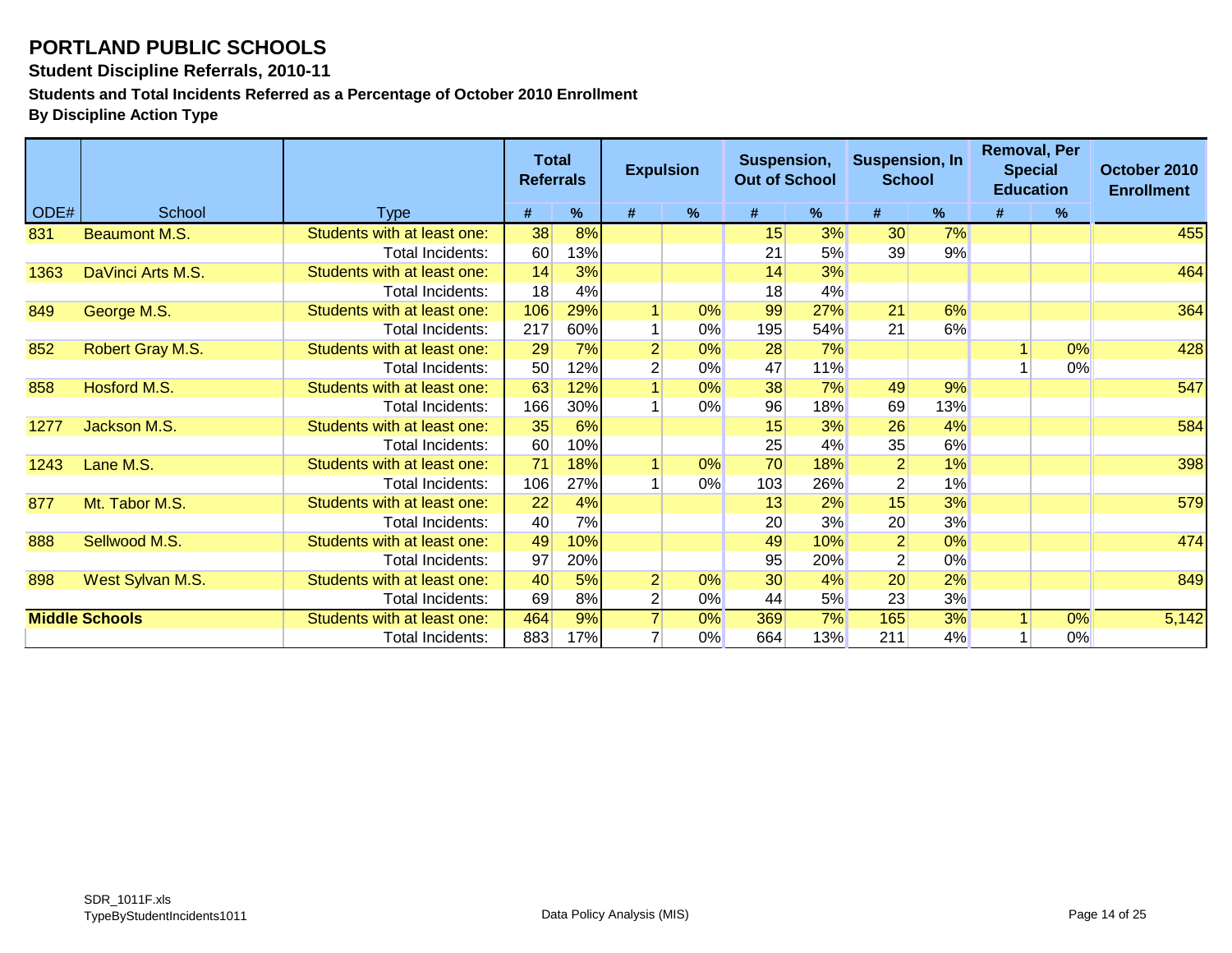**Student Discipline Referrals, 2010-11**

**Students and Total Incidents Referred as a Percentage of October 2010 Enrollment**

|      |                         |                             | <b>Total</b><br><b>Referrals</b> |      | <b>Expulsion</b>        |       | Suspension,<br><b>Out of School</b> |     | <b>Suspension, In</b><br><b>School</b> |       | <b>Removal, Per</b><br><b>Special</b><br><b>Education</b> |    | October 2010<br><b>Enrollment</b> |
|------|-------------------------|-----------------------------|----------------------------------|------|-------------------------|-------|-------------------------------------|-----|----------------------------------------|-------|-----------------------------------------------------------|----|-----------------------------------|
| ODE# | School                  | <b>Type</b>                 | #                                | $\%$ | #                       | $\%$  | #                                   | %   | #                                      | $\%$  | #                                                         | %  |                                   |
| 906  | Benson H.S.             | Students with at least one: | 95                               | 10%  | 3 <sup>2</sup>          | 0%    | 95                                  | 10% |                                        |       |                                                           |    | 986                               |
|      |                         | <b>Total Incidents:</b>     | 133                              | 13%  | 3                       | 0%    | 130                                 | 13% |                                        |       |                                                           |    |                                   |
| 909  | Cleveland H.S.          | Students with at least one: | 34                               | 2%   | $\overline{\mathbf{4}}$ | 0%    | 31                                  | 2%  | $\vert$                                | 0%    |                                                           |    | 1,570                             |
|      |                         | Total Incidents:            | 42                               | 3%   | 4                       | $0\%$ | 37                                  | 2%  | $\mathbf 1$                            | 0%    |                                                           |    |                                   |
| 911  | Franklin H.S.           | Students with at least one: | 108                              | 10%  | 5                       | $0\%$ | 35                                  | 3%  | 87                                     | 8%    |                                                           |    | 1,036                             |
|      |                         | Total Incidents:            | 151                              | 15%  | 5                       | 0%    | 46                                  | 4%  | 100                                    | 10%   |                                                           |    |                                   |
| 912  | Grant H.S.              | Students with at least one: | 64                               | 4%   | $\overline{5}$          | $0\%$ | 61                                  | 4%  |                                        |       |                                                           |    | 1,620                             |
|      |                         | Total Incidents:            | 85                               | 5%   | 5                       | 0%    | 80 <sup>°</sup>                     | 5%  |                                        |       |                                                           |    |                                   |
| 913  | <b>Jefferson</b>        | Students with at least one: | 93                               | 15%  | $6\overline{6}$         | 1%    | 90                                  | 14% |                                        |       |                                                           | 0% | 621                               |
|      |                         | Total Incidents:            | 149                              | 24%  | 6                       | 1%    | 142                                 | 23% |                                        |       |                                                           | 0% |                                   |
| 914  | Lincoln H.S.            | Students with at least one: | 33                               | 2%   | $\overline{2}$          | $0\%$ | 29                                  | 2%  | $\vert 4 \vert$                        | 0%    |                                                           |    | 1,410                             |
|      |                         | <b>Total Incidents:</b>     | 40                               | 3%   | $\overline{2}$          | 0%    | 34                                  | 2%  | $\overline{4}$                         | 0%    |                                                           |    |                                   |
| 915  | <b>Madison</b>          | Students with at least one: | 132                              | 15%  | $6\overline{6}$         | 1%    | 100                                 | 11% | 61                                     | 7%    |                                                           |    | 910                               |
|      |                         | Total Incidents:            | 249                              | 27%  | 6                       | 1%    | 152                                 | 17% | 91                                     | 10%   |                                                           |    |                                   |
| 917  | <b>Marshall Campus</b>  | Students with at least one: | 219                              | 31%  | $\overline{9}$          | 1%    | 145                                 | 21% | 112                                    | 16%   |                                                           |    | 707                               |
|      |                         | <b>Total Incidents:</b>     | 468                              | 66%  | $\boldsymbol{9}$        | 1%    | 268                                 | 38% | 191                                    | 27%   |                                                           |    |                                   |
| 4153 | <b>BizTech H.S.</b>     | Students with at least one: | 129                              | 46%  | $\overline{5}$          | 2%    | 57                                  | 20% | 107                                    | 38%   |                                                           |    | 280                               |
|      |                         | Total Incidents:            | 294                              | 105% | 5 <sup>1</sup>          | 2%    | 103                                 | 37% | 186                                    | 66%   |                                                           |    |                                   |
| 4154 | <b>PAIS</b>             | Students with at least one: | 20                               | 12%  | $\overline{3}$          | 2%    | 18                                  | 11% | $\overline{4}$                         | 2%    |                                                           |    | 169                               |
|      |                         | Total Incidents:            | 51                               | 30%  | 3                       | 2%    | 44                                  | 26% | 4                                      | 2%    |                                                           |    |                                   |
| 4156 | <b>RAA</b>              | Students with at least one: | 70                               | 27%  |                         | $0\%$ | 70                                  | 27% |                                        | $0\%$ |                                                           |    | 258                               |
|      |                         | Total Incidents:            | 123                              | 48%  |                         | $0\%$ | 121                                 | 47% | 1                                      | $0\%$ |                                                           |    |                                   |
| 918  | <b>Roosevelt Campus</b> | Students with at least one: | 136                              | 20%  | 10                      | 1%    | 126                                 | 18% | $\overline{9}$                         | 1%    | 1                                                         | 0% | 683                               |
|      |                         | <b>Total Incidents:</b>     | 216                              | 32%  | 10                      | 1%    | 196                                 | 29% | 9                                      | 1%    |                                                           | 0% |                                   |
| 4162 | <b>ACT HS</b>           | Students with at least one: | 45                               | 17%  | 5                       | 2%    | 43                                  | 16% |                                        | $0\%$ |                                                           |    | 265                               |
|      |                         | Total Incidents:            | 72                               | 27%  | 5                       | 2%    | 66                                  | 25% | 1                                      | $0\%$ |                                                           |    |                                   |
| 4165 | <b>POWER HS</b>         | Students with at least one: | 58                               | 24%  | $\overline{4}$          | 2%    | 53                                  | 22% | $6 \mid$                               | 3%    |                                                           | 0% | 237                               |
|      |                         | Total Incidents:            | 100                              | 42%  | 4                       | 2%    | 89                                  | 38% | $6 \,$                                 | 3%    |                                                           | 0% |                                   |
| 4164 | <b>SEIS HS</b>          | Students with at least one: | 33                               | 18%  |                         | 1%    | 30                                  | 17% | $\overline{2}$                         | 1%    |                                                           |    | 181                               |
|      |                         | Total Incidents:            | 44                               | 24%  |                         | 1%    | 41                                  | 23% | $\overline{2}$                         | 1%    |                                                           |    |                                   |
| 922  | Wilson H.S.             | Students with at least one: | 58                               | 4%   |                         | $0\%$ | 50                                  | 3%  | $\overline{7}$                         | 0%    |                                                           |    | 1,435                             |
|      |                         | <b>Total Incidents:</b>     | 77                               | 5%   | 1                       | 0%    | 69                                  | 5%  | $\overline{7}$                         | 0%    |                                                           |    |                                   |
|      | <b>High Schools</b>     | Students with at least one: | 966                              | 9%   | 51                      | $0\%$ | 758                                 | 7%  | 281                                    | 3%    | $\overline{2}$                                            | 0% | 10,978                            |
|      |                         | Total Incidents:            | 1,610                            | 15%  | 51                      | 0%    | 1,154                               | 11% | 403                                    | 4%    | $\overline{2}$                                            | 0% |                                   |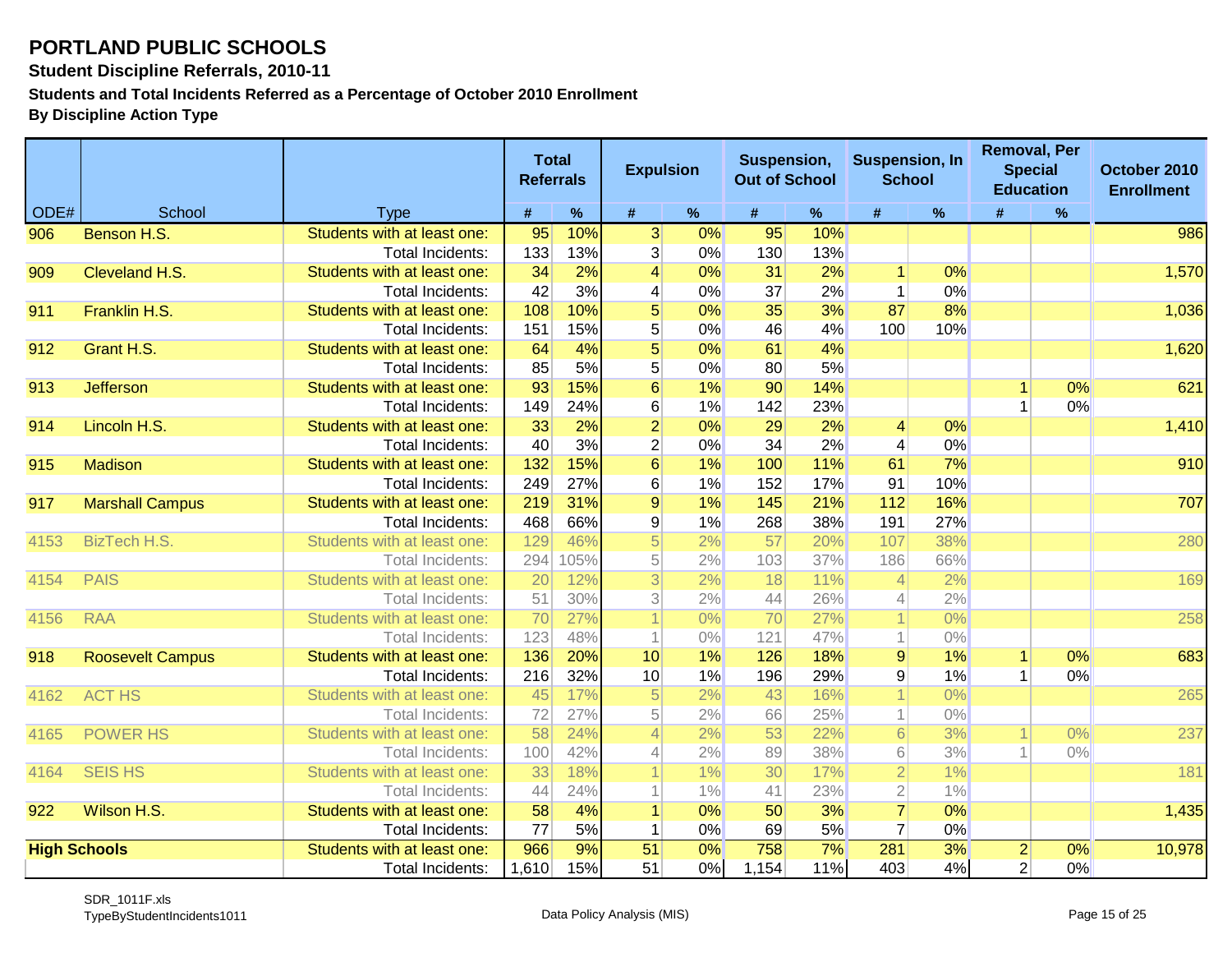**Student Discipline Referrals, 2010-11**

**Students and Total Incidents Referred as a Percentage of October 2010 Enrollment**

|      |                                     |                                                 | <b>Total</b><br><b>Referrals</b> |           | <b>Expulsion</b>                 |             | Suspension,<br><b>Out of School</b> |           | <b>Suspension, In</b><br><b>School</b> |             |             | <b>Removal, Per</b><br><b>Special</b><br><b>Education</b> | October 2010<br><b>Enrollment</b> |
|------|-------------------------------------|-------------------------------------------------|----------------------------------|-----------|----------------------------------|-------------|-------------------------------------|-----------|----------------------------------------|-------------|-------------|-----------------------------------------------------------|-----------------------------------|
| ODE# | School                              | <b>Type</b>                                     | $\#$                             | $\%$      | $\#$                             | $\%$        | $\#$                                | %         | #                                      | $\%$        | #           | $\%$                                                      |                                   |
| 8005 | <b>Access</b>                       | Students with at least one:                     | $\vert 4 \vert$                  | 2%        |                                  |             | 4                                   | 2%        |                                        |             |             |                                                           | 196                               |
|      |                                     | Total Incidents:                                | 5 <sup>1</sup>                   | 3%        |                                  |             | 5                                   | 3%        |                                        |             |             |                                                           |                                   |
| 4507 | Alliance <sup>1</sup>               | Students with at least one:                     | 23                               | 10%       | 4                                | 2%          | 21                                  | 10%       | $\mathbf{2}$                           | 1%          |             |                                                           | 221                               |
|      |                                     | <b>Total Incidents:</b>                         | 37                               | 17%       | 5                                | 2%          | 29                                  | 13%       | $\overline{3}$                         | 1%          |             |                                                           |                                   |
| 916  | <b>Metropolitan Learning Center</b> | Students with at least one:                     | 17                               | 4%        | $\overline{2}$                   | 0%          | $\overline{9}$                      | 2%        | $\overline{8}$                         | 2%          |             |                                                           | 440                               |
|      |                                     | <b>Total Incidents:</b>                         | 27                               | 6%        | $\overline{c}$                   | 0%          | 15                                  | 3%        | 10                                     | 2%          |             |                                                           |                                   |
|      | <b>PPS Alternatives</b>             | Students with at least one:                     | 44                               | 5%        | $\overline{6}$                   | $1\%$       | 34                                  | $4\%$     | 10                                     | 1%          |             |                                                           | 857                               |
|      |                                     | Total Incidents:                                | 69                               | 8%        | $\overline{7}$                   | 1%          | 49                                  | 6%        | 13                                     | 2%          |             |                                                           |                                   |
| 8061 | <b>CTC Northeast</b>                | Students with at least one:                     |                                  |           |                                  |             |                                     |           |                                        |             |             |                                                           | $\overline{57}$                   |
|      |                                     | Total Incidents:                                |                                  |           |                                  |             |                                     |           |                                        |             |             |                                                           |                                   |
| 1814 | <b>CTC Southeast</b>                | Students with at least one:                     |                                  |           |                                  |             |                                     |           |                                        |             |             |                                                           | 10                                |
|      |                                     | Total Incidents:                                |                                  |           |                                  |             |                                     |           |                                        |             |             |                                                           |                                   |
| 3506 | Pioneer Programs <sup>1</sup>       | Students with at least one:                     | 76                               | 58%       |                                  |             | 75                                  | 57%       | $\mathbf{2}$                           | 2%          | $\mathbf 1$ | 1%                                                        | 132                               |
|      |                                     | Total Incidents:                                | 130                              | 98%       |                                  |             | 127                                 | 96%       | $\overline{2}$                         | 2%          | 1           | 1%                                                        |                                   |
|      | <b>Special Services</b>             | Students with at least one:                     | $\overline{76}$                  | 38%       |                                  |             | $\overline{75}$                     | 38%       | $\overline{2}$                         | $1\%$       | 1           | $1\%$                                                     | 199                               |
|      |                                     | Total Incidents:                                | 130                              | 65%       |                                  |             | 127                                 | 64%       | $\mathbf{2}$                           | 1%          |             | 1%                                                        |                                   |
| 4400 | <b>Arthur Academy Charter</b>       | Students with at least one:                     | $\overline{16}$                  | 12%       |                                  |             | 16                                  | 12%       | 1 <sup>1</sup>                         | 1%          |             |                                                           | 138                               |
|      |                                     | Total Incidents:                                | 19                               | 14%       |                                  |             | 18                                  | 13%       | $\mathbf{1}$                           | 1%          |             |                                                           |                                   |
| 3451 | <b>Cm2'S Opal School</b>            | Students with at least one:                     |                                  |           |                                  |             |                                     |           |                                        |             |             |                                                           | 80                                |
|      |                                     | Total Incidents:                                |                                  |           |                                  |             |                                     |           |                                        |             |             |                                                           |                                   |
| 3991 | <b>The Emerson School</b>           | Students with at least one:                     |                                  |           |                                  |             |                                     |           |                                        |             |             |                                                           | 146                               |
|      |                                     | Total Incidents:                                |                                  |           |                                  |             |                                     |           |                                        |             |             |                                                           |                                   |
| 4464 | <b>LEP Charter H.S.</b>             | Students with at least one:                     | 79                               | 25%       | $\overline{2}$                   | 1%          | 79                                  | 25%       | $\overline{2}$                         | 1%          |             |                                                           | 311                               |
|      |                                     | Total Incidents:                                | 115                              | 37%       | $\overline{2}$                   | 1%          | 111                                 | 36%       | $\mathbf{2}$                           | 1%          |             |                                                           |                                   |
| 4534 | <b>Portland Village School</b>      | Students with at least one:                     | 10                               | 3%        |                                  |             | 3                                   | 1%        | $\overline{7}$                         | 2%          |             |                                                           | 317                               |
|      |                                     | <b>Total Incidents:</b>                         | 11                               | 3%        |                                  |             | 4                                   | 1%        | $\overline{7}$                         | 2%          |             |                                                           |                                   |
| 4212 | Self Enhancement Inc.               | Students with at least one:                     | 23                               | 17%       |                                  |             | 22                                  | 16%       | $\overline{2}$                         | 1%          |             |                                                           | 135                               |
|      |                                     | Total Incidents:                                | 35                               | 26%       |                                  |             | 33                                  | 24%       | $\overline{2}$                         | 1%          |             |                                                           |                                   |
| 3616 | <b>Trillium Public Charter</b>      | Students with at least one:                     |                                  |           |                                  |             |                                     |           |                                        |             |             |                                                           | 359                               |
|      |                                     | Total Incidents:                                |                                  |           |                                  |             |                                     |           |                                        |             |             |                                                           |                                   |
|      | <b>Charter Schools</b>              | Students with at least one:<br>Total Incidents: | 128<br>180                       | 9%<br>12% | $\overline{2}$<br>$\overline{2}$ | $0\%$<br>0% | 120<br>166                          | 8%<br>11% | 12 <br>12                              | $1\%$<br>1% |             |                                                           | 1,486                             |
|      |                                     |                                                 |                                  |           |                                  |             |                                     |           |                                        |             |             |                                                           |                                   |
|      | <b>District Summary</b>             | Students with at least one:                     | 3,035                            | 7%        | $\overline{72}$                  | $0\%$       | 2,507                               | 6%        | 884                                    | 2%          | 9           | 0%                                                        | 44,536                            |
|      |                                     | <b>Total Incidents:</b>                         | 5,527                            | 12%       | 73                               | $0\%$       | 4,267                               | 10%       | 1,178                                  | 3%          | 9           | 0%                                                        |                                   |